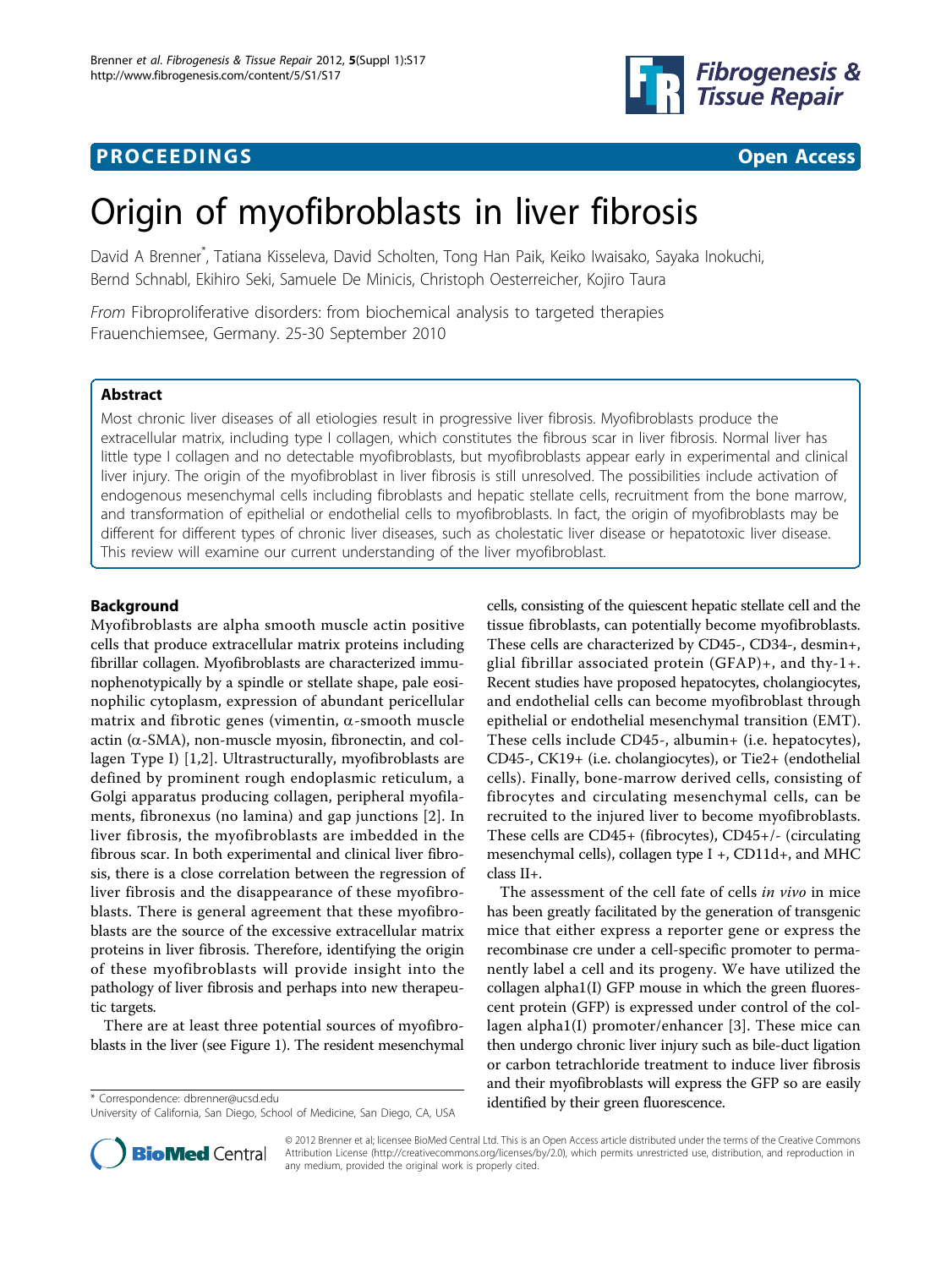<span id="page-1-0"></span>

Our studies have assessed the potential contribution of fibrocytes to the myofibroblast population in chronic liver injury. Fibrocytes are a unique population of type I collagen expressing CD45+ cells derived from the bone marrow. Fibrocytes are defined as spindle shaped "CD45 and collagen type I (Col<sup>+</sup>) expressing leukocytes that mediate tissue repair and are capable of antigen presentation to naive T cells" [[4](#page-3-0)]. Due to their ability to differentiate into myofibroblasts in culture, fibrocytes are implicated in the fibrogenesis of skin, lungs, kidneys, and liver [\[5,6\]](#page-3-0). In addition to collagen Type I, fibronectin and vimentin, fibrocytes express CD45, CD34, MHCII, MHCI, CD11b, Gr-1, and secrete growth factors (transforming growth factor (TGF)- $\beta$ 1, monocyte chemotactic factor (MCP)-1) that promote deposition of extracelluar matrix proteins [[7](#page-3-0)]. Upon injury or stress, fibrocytes proliferate and migrate to the injured organ [\[5](#page-3-0),[7](#page-3-0),[8\]](#page-3-0). The number of recruited fibrocytes has been reported to vary from 25% in lung fibrosis [[9,10](#page-3-0)] to ≈3-5% in liver fibrosis (e.g. BDL and CCl<sub>4</sub>) [\[11\]](#page-3-0) of the collagen expressing cells, suggesting that the magnitude of fibrocyte differentiation into myofibroblasts depends on the organ and the type of injury. Interestingly, human serum amyloid protein (hSAP), which inhibits the differentiation of monocytes into fibrocytes, has been

shown to inhibit fibrosis in lungs, kidneys and the liver [[12-14\]](#page-3-0). This suggests that fibrocytes may have a role in fibrosis that is greater than their quantitative contribution to the myofibroblast population. In particular, fibrocytes support innate and adaptive immune responses [[15](#page-3-0)].

To assess the potential contribution of fibrocytes in liver fibrosis, the Coll-GFP mice were used as donors in bone marrow transplantation into wild-type recipient mice. After recovery from the transplantation, these mice underwent live injury by CCl4 or BDL. In this way any GFP+ (i.e. collagen Type I expressing) cell found in the liver had to be derived from the bone marrow. This study demonstrated the approximately 5% of collagen Type I expressing cells in the injured liver were from the bone marrow. In particular, these cells fulfilled the definition of the fibrocytes in that they were GFP+ (expressing collagen Type I) and CD45+. Additional immunohistochemistry studies confirmed that these cells were expressing the collage Type I protein [\[11,16](#page-3-0)].

Next, the role of EMT was assessed using cell type specific CRE transgenic mice crossed with floxed ROSA26 beta galactosidase reporter gene mice. To assess the role of hepatocytes undergoing EMT into myofibroblasts, the albumin CRE reporter mice were used. Interestingly,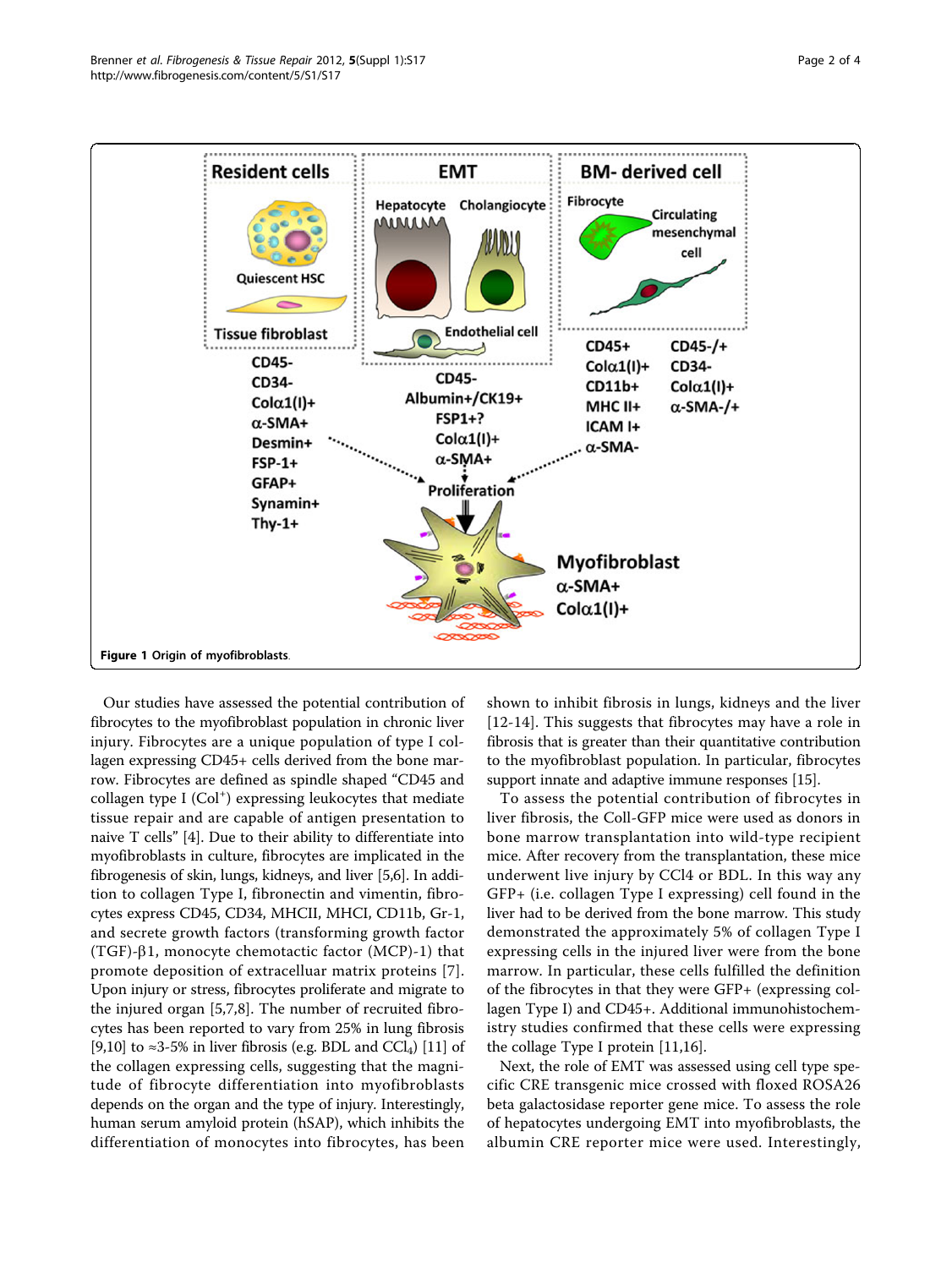<span id="page-2-0"></span>when primarily cultures of hepatocytes from these transgenic mice were incubated with TGFbeta1, the hepatocytes changed their confirmation to appear more fibroblast like and started expressing the collagen Type I. Therefore, it appeared that hepatocytes can undergo EMT in primary cultures. However, when these reporter mice underwent CCl4 induced liver fibrosis, the results were completely different. In vivo, there was strong expression of Coll-GFP reporter in pericentral zones of the liver with bridging fibrosis as expected. However, none of the GFP+ myofibroblasts also expressed beta galactosidase [[17](#page-3-0)]. Purification of the non-parenchymal cells from the injured liver confirmed that none of the collagen type 1 expressing cells were previously hepatocytes i.e. were expressing the ROSA26 beta galactosidase reporter. Thus, in vivo, there is no evidence that collagen producing cells (myofibroblasts) originate from hepatocytes in CCl4 induced liver fibrosis in mice [[17\]](#page-3-0).

Assessing the potential role of cholangiocytes to undergo EMT required an inducible CK19 CRE transgenic mouse. This is because CK19 is expressed in many epithelial cells during development, but only in cholangiocytes in the liver in the adult mouse. As predicted, the inducible CK19 specifically was expressed in cholangiocytes in the liver in the adult mouse. When compared to markers of myofibroblasts, there was no overlap between the expression of the CK19 YFP reporter and immune-fluorescence for alpha smooth muscle actin, FSP1, or desmin [[18](#page-3-0)].

FSP1 (also called S100A4) is expressed in fibroblasts and has been proposed as a marker of EMT. FSP1 is strongly expressed in the injured liver. Surprisingly, it does not co-expressed in cells with markers of the mesenchymal phenotype, such as type 1 collagen or alpha smooth muscle actin. Therefore, we investigated which cells were actually expressing FSP1 in the injured liver. In culture, FSP1 was strongly expressed in fibroblasts derived from mouse ears as expected. However, it was not expressed in activated hepatic stellate cells in culture. Instead, the FSP1+ cells from the injured liver purified in the Kuffer cells/macrophage fraction of the non-parenchymal hepatic cells. By fluorescent sorting for FSP1+ cells using an FSP1-GFP reporter mouse, we were able to purify to homogeneity these FSP1+ cells. These cells then underwent gene expression microarray analysis and then compared to all available gene expression microarrays. An ontology analysis revealed that these FSP1+ cells were closest in resembling activated macrophage and bone marrow derived dendritic cells. A subsequent ontology analysis showed that FSP1+ cells closely resembled activated macrophage [[19](#page-3-0)]. The function of these cells in the injured liver is unknown.

Fibroblasts are primarily located in the portal tract in the normal liver. Recent studies [[20\]](#page-3-0) had demonstrated that thy-1 is a potential marker of activated myofibroblasts in the injured liver. This study demonstrated an overlap in experimental fibrosis between thy-1 and alpha smooth muscle actin, implying that some myofibroblasts are derived from fibroblasts in liver fibrosis. Studies from other researchers have proposed that TE-7, an antibody against elastin, specifically identifies fibroblasts in the liver [[21,22\]](#page-3-0).

Several markers have been proposed to be specific for hepatic stellate cells, whether in the quiescent or activated state. These include the florescence of Vitamin A in the lipid droplets, GFAP, p75 NGF receptor, and synaptophysin [[23-26](#page-3-0)]. Using these markers one should be able to distinguish between myofibroblasts that originate from fibroblasts or from hepatic stellate cells in experimental liver fibrosis.

From our studies and the published studies from other laboratories, we have concluded that in experimental models of liver fibrosis, most fibrogentic cells (myofibroblasts) are endogenous to the liver. It appears that the activated hepatic stellate cells and fibroblasts are the major endogenous fibrogenic cells, and that now these two cell types can be distinguished in vivo. On the other hand, fibrocytes migrate from the bone marrow to the liver where they contribute to inflammation and fibrosis, but are a minor component of the liver myofibroblast population. In some model systems and in patients with primary sclerosing cholangitis, there is evidence for EMT of the injured cholagiocytes on the basis of the co-expression of mesenchymal and epithelial markers, but no one has reported any clear evidence of epithelial cells becoming myofibroblasts. FSP1 (S100A4) identifies a myelomonocytic cell and not a fibroblast or myofibroblast in fibrotic mouse liver. Using genetic cell fate mapping, neither cholangiocytes nor hepatocytes transform into fibrogentic cells (myofibroblasts) in mouse models of liver fibrosis.

#### Acknowledgements

This article has been published as part of Fibrogenesis & Tissue Repair Volume 5 Supplement 1, 2012: Proceedings of Fibroproliferative disorders: from biochemical analysis to targeted therapies. The full contents of the supplement are available online at [http://www.fibrogenesis.com/](http://www.fibrogenesis.com/supplements/5/S1) [supplements/5/S1.](http://www.fibrogenesis.com/supplements/5/S1)

#### Competing interests

The authors declare that they have no competing interests.

Published: 6 June 2012

#### References

- Watsky MA, Weber KT, Sun Y, Postlethwaite A: New insights into the mechanism of fibroblast to myofibroblast transformation and associated pathologies. Int Rev Cell Mol Biol 2010, 282:165-192.
- 2. Eyden B: The myofibroblast: phenotypic characterization as a prerequisite to understanding its functions in translational medicine. J Cell Mol Med 2008, 12:22-37.
- 3. Magness ST, Bataller R, Yang L, Brenner DA: A dual reporter gene transgenic mouse demonstrates heterogeneity in hepatic fibrogenic cell populations. Hepatology 2004, 40:1151-1159.